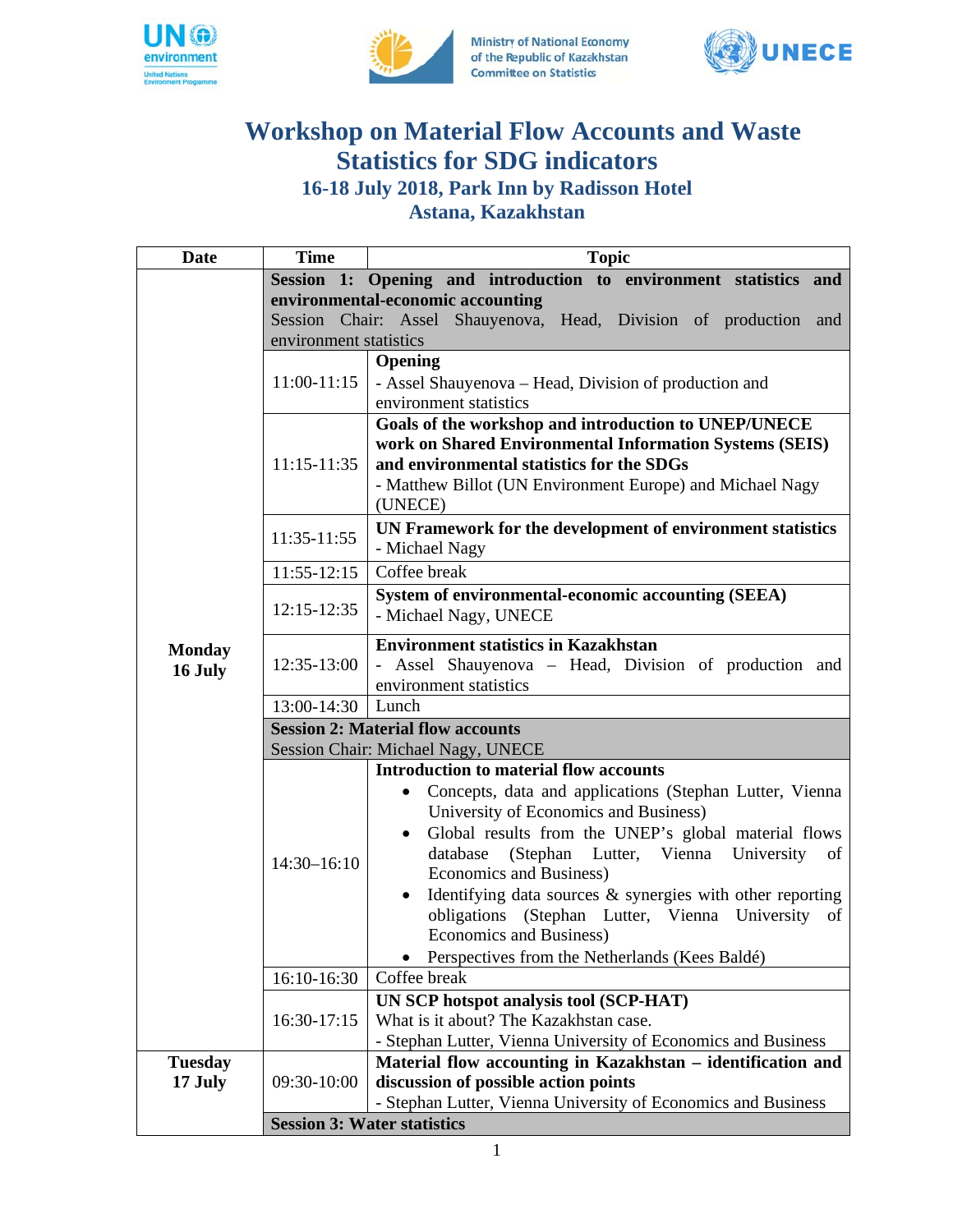





| Session Chair: Matthew Billot, UN Environment Europe                                          |                                                                                                                                                                                                                                                                                                                                                                         |  |  |
|-----------------------------------------------------------------------------------------------|-------------------------------------------------------------------------------------------------------------------------------------------------------------------------------------------------------------------------------------------------------------------------------------------------------------------------------------------------------------------------|--|--|
| 10:00-10:30                                                                                   | Information needs related to water, international concepts on<br>water statistics and water accounts<br>- Michael Nagy, UNECE                                                                                                                                                                                                                                           |  |  |
| 10:30-11:00                                                                                   | Intake, use and disposal of surface water in Kazakhstan. Used<br>methodology and classifications<br>- Saule Shalmagambetova - chief expert, Committee of water<br>resources of the Ministry of agriculture of Kazakhstan                                                                                                                                                |  |  |
| 11:00-11:20                                                                                   | Coffee break                                                                                                                                                                                                                                                                                                                                                            |  |  |
| 11:20-11:50                                                                                   | Indicators of sustainable water use of the Republic of<br>Kazakhstan on the basis of UNDP reports<br>- Yessekina Bakhyt, Director of "Green academy"<br>services, Ministry for investments and development of<br>Kazakhstan                                                                                                                                             |  |  |
| $11:50-12:10$                                                                                 | On the state and use of groundwater in Kazakhstan<br>- Ibrayev Daniyar - chief expert, CS                                                                                                                                                                                                                                                                               |  |  |
| $12:10-12:30$                                                                                 | Indicators of development of water supply and disposal<br>system in settlements within the Program for the<br><b>Development of Regions until 2020</b><br>- Assel Akkushkarova – chief expert, Division of water supply<br>and disposal system, Committee on construction, housing and<br>utilities services, Ministry for investments and development of<br>Kazakhstan |  |  |
| $12:30 - 13:00$                                                                               | Water statistics in Kazakhstan: identification and discussion<br>of possible action points<br>- Michael Nagy, UNECE                                                                                                                                                                                                                                                     |  |  |
| 13:00-14:30                                                                                   | Lunch                                                                                                                                                                                                                                                                                                                                                                   |  |  |
| Session 4: Statistics on municipal and industrial waste<br>Session Chair: Michael Nagy, UNECE |                                                                                                                                                                                                                                                                                                                                                                         |  |  |
| 14:30-15:00                                                                                   | Municipal waste statistics: Information needs, main concepts,<br>key terminology and classifications<br>- Kees Balde, United Nations University                                                                                                                                                                                                                         |  |  |
| 15:00-15:25                                                                                   | Waste statistics in the Netherlands and other countries of the<br>region<br>- Kees Balde, United Nations University                                                                                                                                                                                                                                                     |  |  |
| 15:25-15:50                                                                                   | Industrial and hazardous waste in the Republic of<br>Kazakhstan. Inventory of waste in the Republic of<br><b>Kazakhstan</b><br>- Gulden Okatayeva – chief expert, Department of waste<br>management, Ministry of energy of Kazakhstan Coffee-break                                                                                                                      |  |  |
| 15:50-16:10                                                                                   | Coffee break                                                                                                                                                                                                                                                                                                                                                            |  |  |
| 16:10-16:30                                                                                   | Challenges in collecting data on statistics of municipal waste<br>- Kees Balde, United Nations University                                                                                                                                                                                                                                                               |  |  |